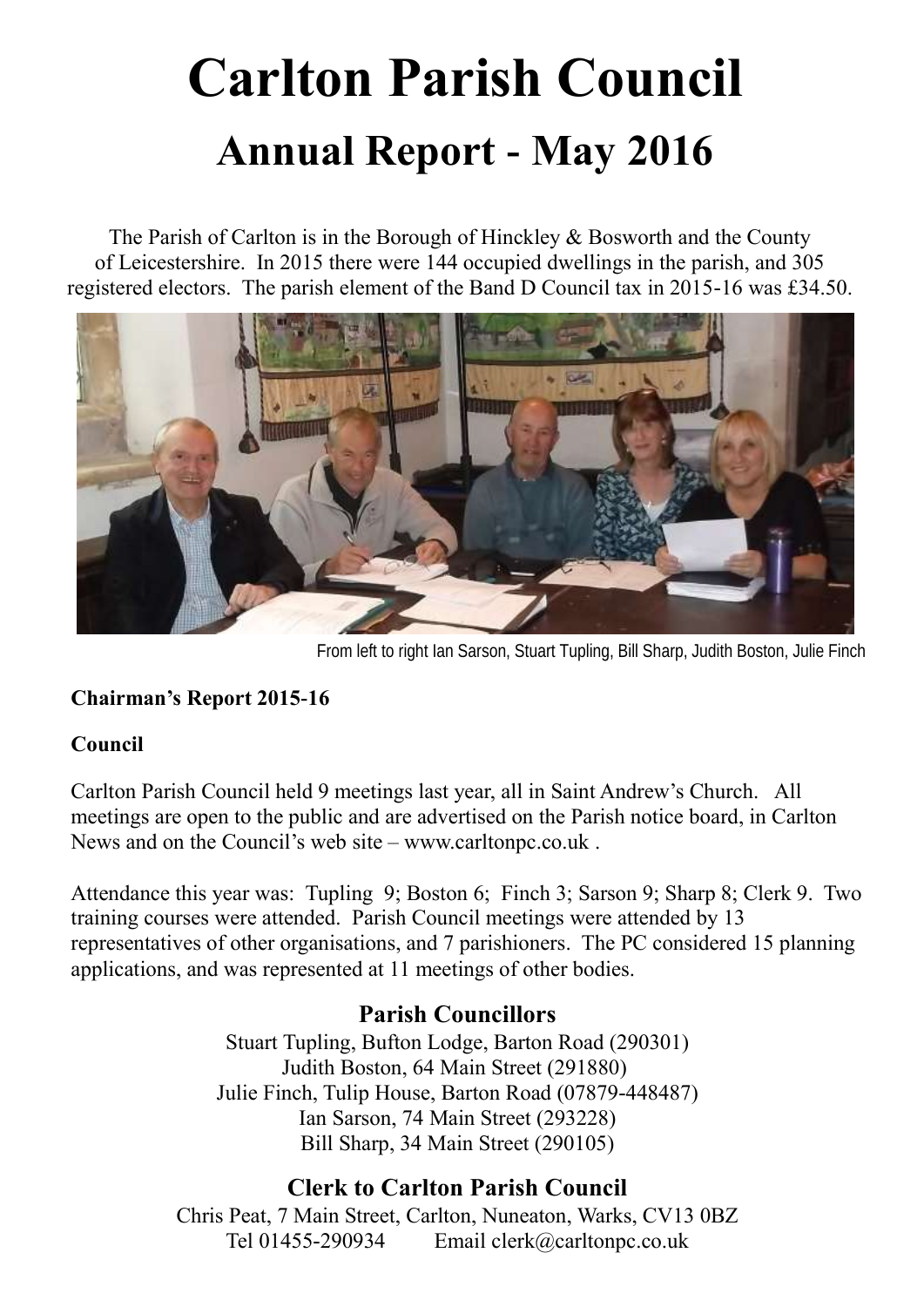### **Carlton Diamond Jubilee Orchard**

The hard landscaping was completed in October 2015, thanks to 488 man-hours of volunteer labour over two years. The park bench seat, the final surfacing of the path, and the brass plates for the entrance signs were funded by kind donations made to the Parish Amenities Fund by AR Demolition Ltd and an anonymous benefactor.

The spring bulbs made a good show early in the year, and the other plantings are establishing well. The wildflower meadow will be cut for the first time in July. Membership of the Gardening Group is open to everyone.

#### **Toddlers Play area**

The Toddlers Play Area was completed in July 2015, and was fully funded by s106 developer contributions. I thank Brian and Ben Sutton and AR Demolition Ltd, who excavated the site for the play equipment and disposed of the spoil free of charge.



#### **Parish Council noticeboard**

The new noticeboard was made by a local joiner, and funded by a Parish & Community Initiatives Fund grant from the Borough Council and s106 developer contributions.

#### **Public footpaths**

All public rights of way are monitored by the Carlton Footpath Group. The last remaining stile on the footpath from Market Bosworth to Keeper's Cottage – between The Old Rectory and the Stone Pits Field – is to be replaced by a hand gate later this year.

#### **Precept**

Carlton has the lowest council tax in the Borough in 2016-17.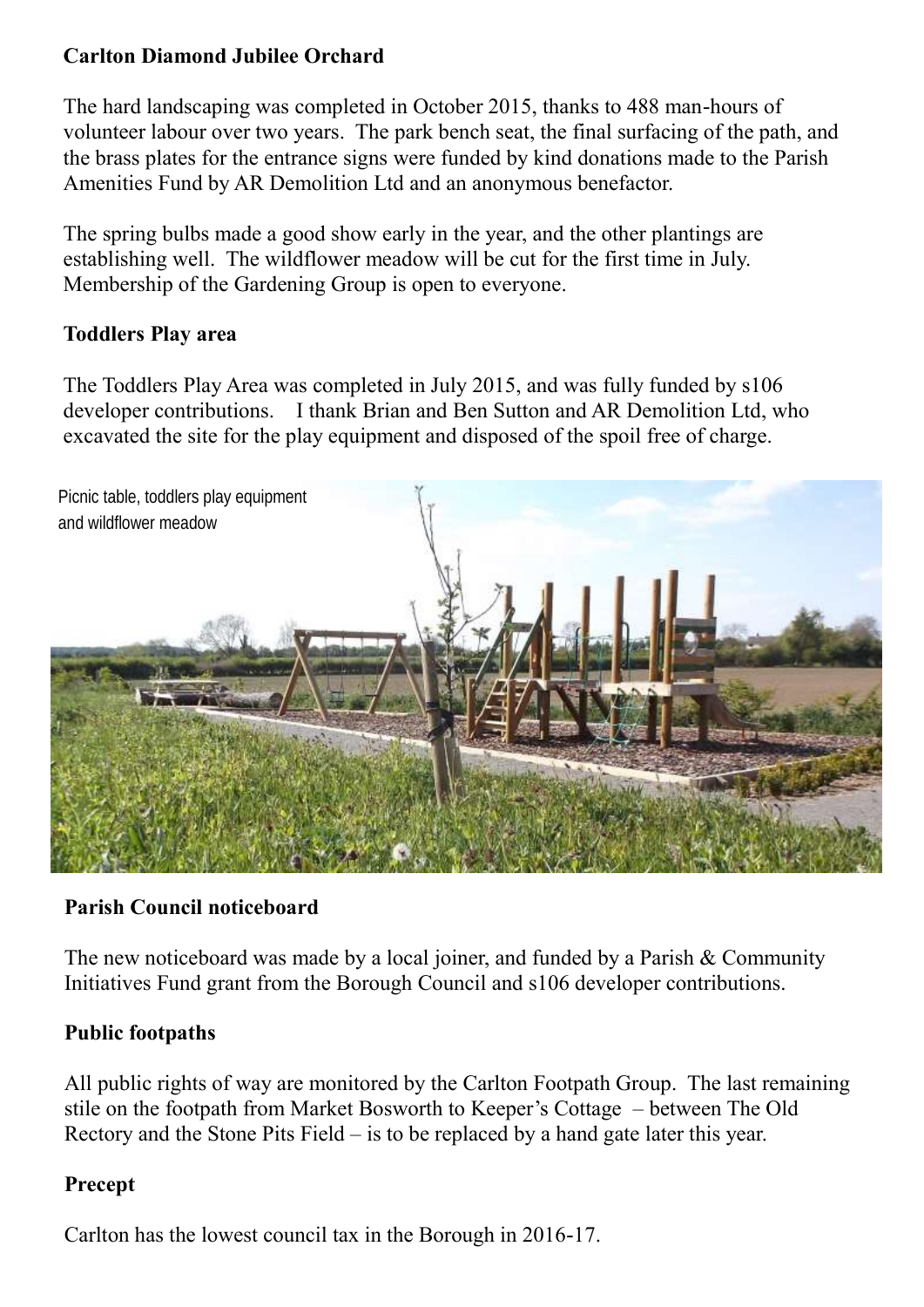#### **Carlton Charity Lands**

The Trustees continue to work on behalf of the parish, granting two further educational awards during the year of £200 each.

#### **Marina**

The Market Bosworth Marina is now open, and planning permission has been granted for a cafe, but members of the public will not be allowed onto the site until the heavy plant has finished work. The road junction is not going to be altered, but there will be a bus turning and waiting area with a shelter on the Carlton side of the Marina entrance.

#### **Mud Problem**

In the autumn a significant problem arose during the harvesting of the potato crop on land off Barton Road. Large amounts of mud and slurry were deposited onto the roads including Main Street causing noticeable distress to all. Complaints were lodged with the Police and County Highways and appropriate action was taken.

#### **Website**

Special thanks are due to Mr Leslie Johns, who is upgrading the Parish Council's website, and continues to advise on management and maintenance without charge.

#### **Coffee mornings**

Coffee mornings continue to be held at The Gate on Fridays at 11 am, and provide a useful forum and meeting place for parishioners old and new.

#### **Thanks to**

Carlton News, Carlton Footpath Group, Carlton Gardening Group, Carlton Neighbourhood Watch Group, Keep Carlton Tidy Group, Carlton Youth Champions, Heritage and Tree Warden.

> Borough and County Councillors – Maureen Cook & Ivan Ould; Local Police – Robert Cross; Internal Auditor – Jackie Marshall.

As always my thanks go to the army of volunteers who have given their time, expertise and equipment to keep the Parish running smoothly.

Finally, my thanks go to my fellow Councillors Judith Boston, Julie Finch, Ian Sarson, Bill Sharp and your Parish Clerk Chris Peat whose support make all of this possible.

Stuart Tupling Chairman